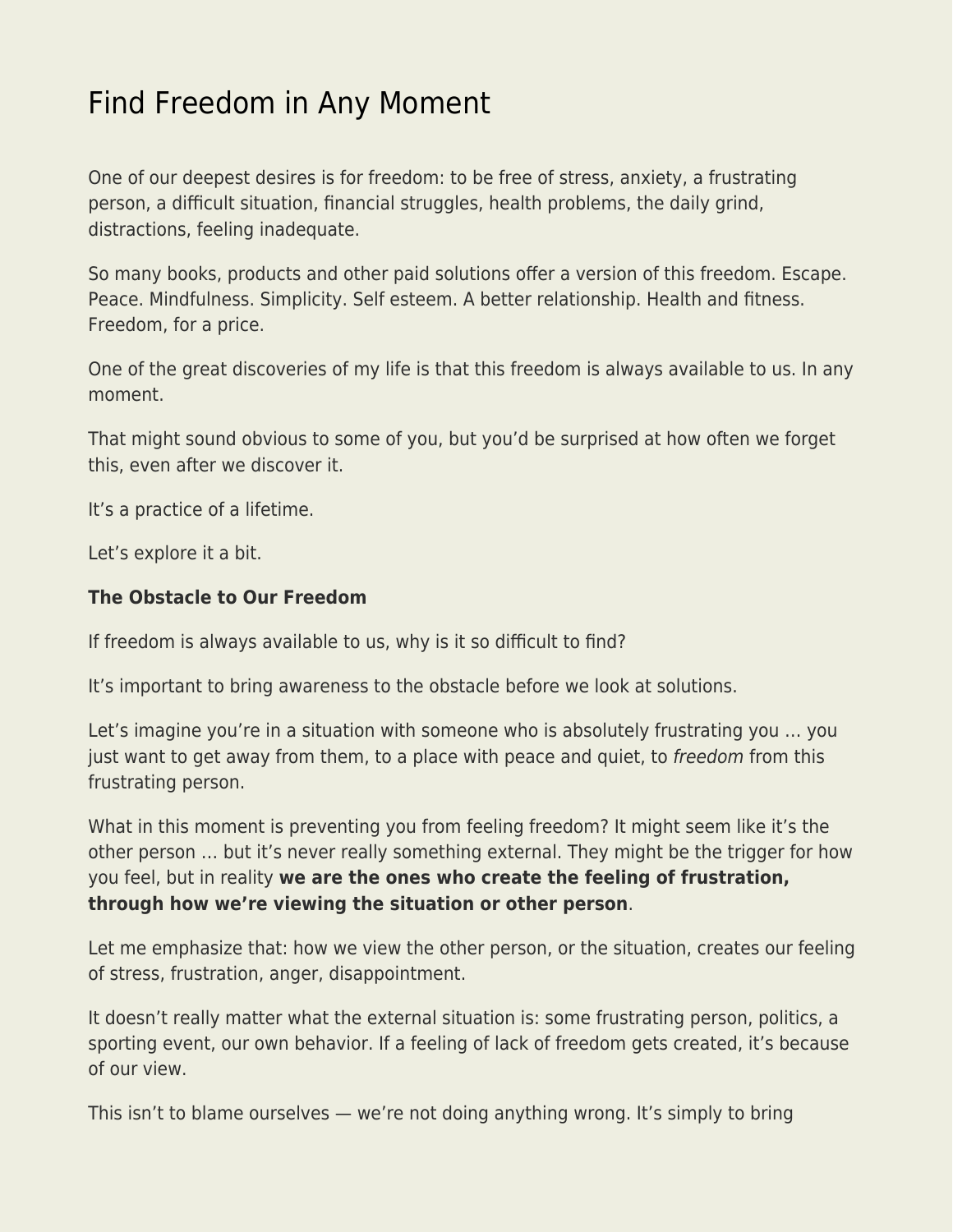awareness to the cause of this obstacle.

The liberating thing is that if our views are responsible for this difficulty … we have the power to change the situation! Always.

## **Creating Freedom in Any Moment**

So let's go back to that moment when someone is acting in a frustrating way, and we just want to get away from them, to peace and freedom …

In this situation, we can absolutely create freedom for ourselves by getting out of the situation, going for a walk, finding the freedom of nature. And in fact, I highly recommend it in most cases.

But I want to use this scenario to show that freedom can be had even without walking away. Simply an illustration of the principle, not a recommendation to stay in a frustrating situation.

So how can we find freedom? Here's a simple method that can be practiced:

- 1. **Recognize that you're frustrated** (or stressed, disappointed, lonely, etc). Let yourself feel the feelings, as sensations in your body. There's nothing wrong with how you're feeling.
- 2. **Then bring awareness to your view**. The view that is causing the frustration: "They shouldn't act this way" or "They always criticize me, I don't know why they have to be so critical" or "I shouldn't be such a procrastinator, I suck!" We're not criticizing the view, not even saying it's wrong … we're just bringing awareness to the view that's causing the lack of freedom.
- 3. **Ask if the view is helping you or serving you**. If you're feeling frustration or hurt, it's probably not. Ask whether you're committed to staying this way, or if you'd like to change. If you'd like to change, move on to the next step.
- 4. **Loosen your grip on the view**. For example: Do you really know someone shouldn't act the way they should? Have you walked in their shoes? Do you know how everyone should act? I personally don't even know how I should act, let alone how others should act. This kind of inquiry is not to tell ourselves that our view is wrong — it's simply to loosen our attachment to the view, to show that there might be other possibilities. Is it possible there are other perspectives? Other things you don't know?
- 5. **Experience the world free of views**. In any moment, we can simply let go of our views and see the world just as it is. See the objects, the light, the colors and textures, the space of the world around us. See the other person simply as a collection of matter and energy. Just experience the moment as direct experience, not as part of a narrative that we have in our heads. This is true freedom, and it's simply being in the moment free of views, just experiencing. It's like when you've been out in nature, fully immersed